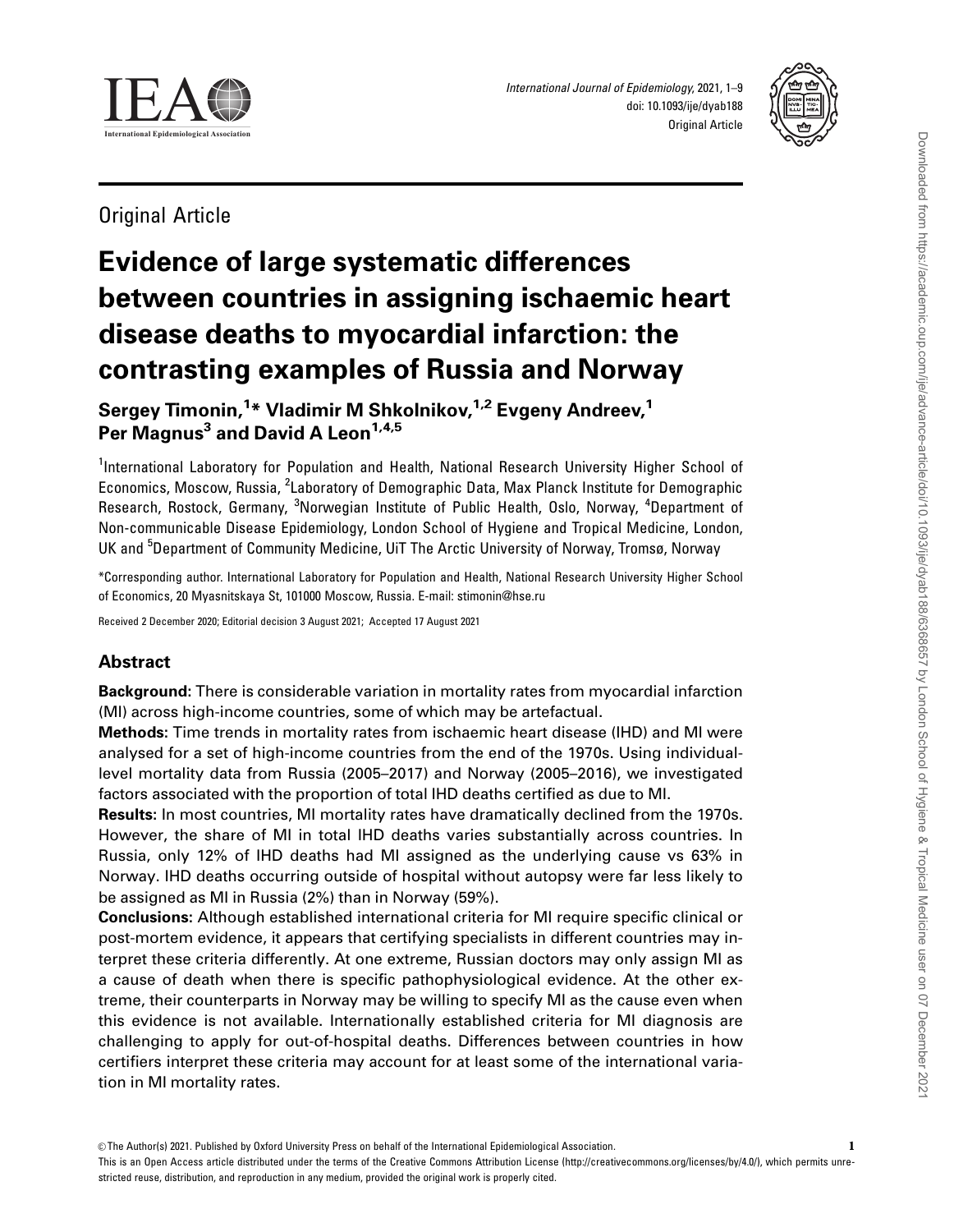<span id="page-1-0"></span>Key words: Myocardial infarction, ischaemic heart disease, validity of causes of death, autopsies, place of death, Russia, Norway

#### Key Messages

- There are considerable international differences in population-level rates of mortality from myocardial infarction (MI). Some of this variation may be explained by differences between countries in the minimal criteria required by certifying doctors to specify MI as the underlying cause of death.
- At one extreme, in Russia there is a tendency for certifiers to ascribe MI as the underlying cause only in contexts in which pathophysiological evidence is likely to be available, which in most cases will be if the death occurs in hospital and/or post-mortem autopsy is performed. In contrast at the other extreme, in Norway certifying doctors appear more willing to specify MI as the underlying cause even for deaths occurring at home in the absence of pathophysiological evidence. Further research is warranted looking in detail at other countries.
- Despite the considerable efforts of expert groups in developing formal criteria for determining whether a death could be classified as due to an MI, we have identified evidence of substantial differences in routine certification practice that mean that these data may not be meaningfully comparable across countries.

## Introduction

Understanding the nature of between- and within-country variation in mortality from cardiovascular diseases (CVDs) is crucial for promoting better cardiovascular health. Much of the between-country differences will be explained by differences in exposure to risk factors and medical care. However, as has been well documented, within the overall class of CVD deaths, differences in the certification and coding of deaths almost certainly make a contribution to international variation. $1-9$  $1-9$ 

Cardiovascular mortality rates in Russia have been among the highest in the world for many decades and remain so despite the declines that have occurred since the mid-2000s.<sup>10,11</sup> The exceptionally high rates in Russia together with its large population mean that Russia makes a substantial regional contribution to CVD mortality. Within the World Health Organization (WHO) European region in 2019, Russia accounted for almost a quarter (23%) of all deaths assigned to ischaemic heart disease  $(HID)$  as the underlying cause.<sup>[12](#page-7-0)</sup> However, there have been very few studies<sup>2,9</sup> of the international comparability of cardiovascular mortality rates that have included Russia.

Myocardial infarction (MI) is an important component of IHD mortality, information on which is reported by high-income countries as part of their routine mortality statistics. These data are used by researchers and policy makers looking at within-country differences and trends,<sup>[13](#page-7-0)</sup> particularly in the context of the impact of hospital admis $sion.<sup>14</sup>$  A number of studies have looked at the withincountry validity of MI as a cause of death. These have been

reviewed by McCormick et  $al$ , <sup>[15](#page-7-0)</sup> who concluded that researchers should avoid using vital-statistics data on deaths from MI if hospitalization data are not available to confirm the cause of death. However, of the studies reviewed, only five looked at routine cause-of-death data, and these only covered deaths in the period 1984–1993. However, little work has been done to consider the degree to which variation in MI mortality rates between highincome countries may be driven by artefacts of certification and coding.

The WHO and professional societies of cardiology have attempted to standardize the definition of MI, which has led to increasingly well-defined objectively measured clini-cal criteria.<sup>[16](#page-7-0)–[21](#page-8-0)</sup> The most recent guidelines lay out specific, largely pathophysiological criteria for establishing a death from MI.<sup>21</sup> How far these criteria have been adopted by certifying experts in different countries is unknown.

This study was originally motivated by our observation of an apparent paradox in patterns of mortality rates from IHD overall and MI in Russia. Although Russia has had one of the highest IHD mortality rates among industrialized countries, it has one of the lowest reported and stable rates of mortality from MI.<sup>[22,23](#page-8-0)</sup>

In this paper, we report the results of an investigation of how far the low rates of mortality from MI in Russia compared with other countries could be explained by differences in how the certification of MI as the underlying cause may be influenced by the place of death and the likelihood of an autopsy being performed. Although cardiovascular epidemiologists are aware of the challenge of interpreting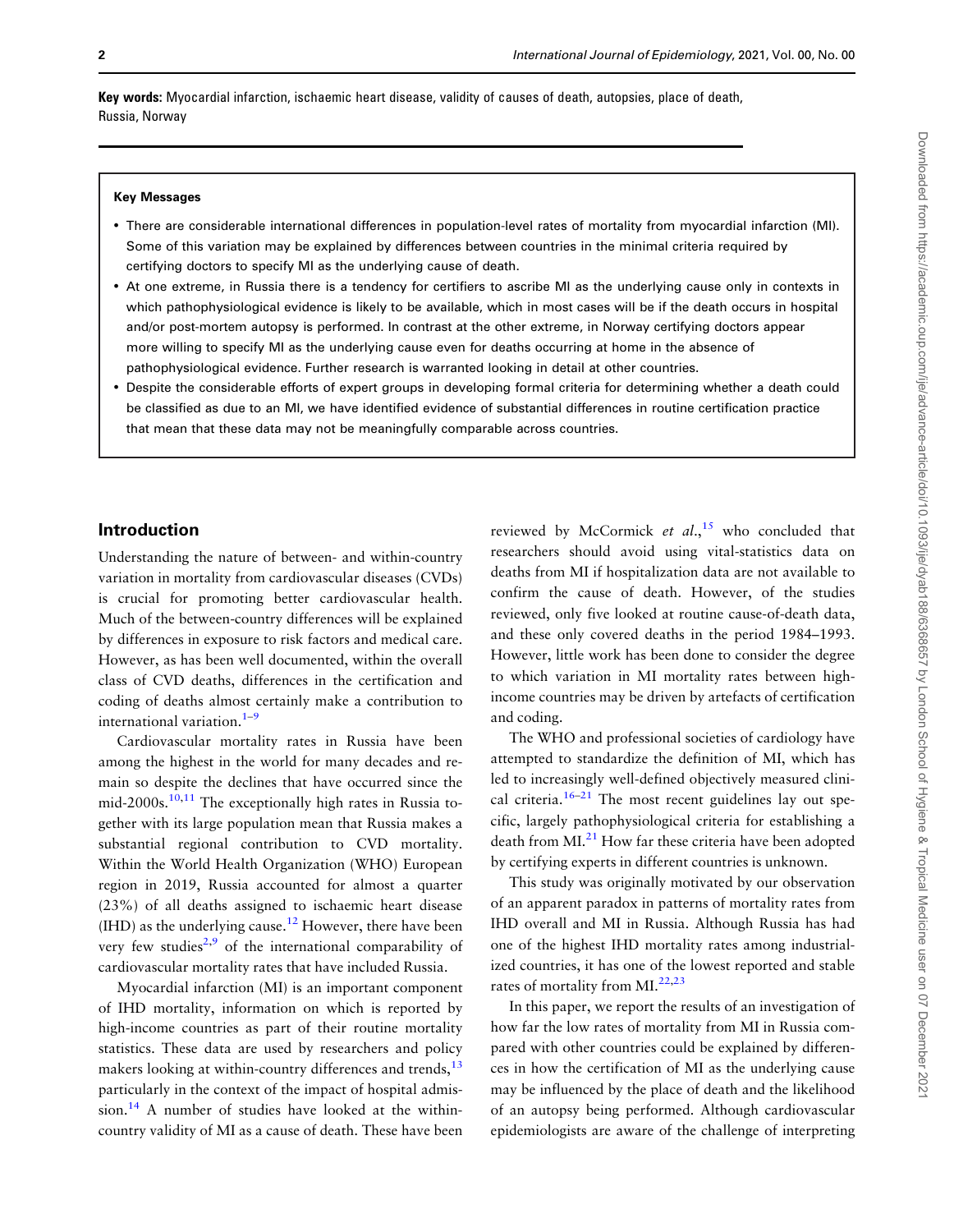<span id="page-2-0"></span>routine cause-of-death data,  $3,4,6,7,9,15$  the potential role of artefact in explaining differences between countries in MI mortality within the larger group of all IHD deaths has not been previously investigated.

## Data and methods

We used routine mortality data for Russia, Norway and a number of other comparator countries representing different geopolitical regions (Australia, Czechia, Estonia, France, Japan, the UK and the USA) to explore the patterns and structure of IHD mortality between countries. We then examined how individual-level factors recorded on the death certificate influence whether an IHD death was classified as being due to MI in Russia compared with Norway.

#### Population-level analysis

For countries except Russia, we used data on deaths by age, sex and cause from the WHO Mortality Database<sup>24</sup> and population exposures from the Human Mortality Database.<sup>[25](#page-8-0)</sup> For Russia, death rates were obtained from the Russian Fertility and Mortality Database for the whole available period of  $1965-2017<sup>26,27</sup>$  $1965-2017<sup>26,27</sup>$  $1965-2017<sup>26,27</sup>$  We divided all cardiovascular diseases into three groups: (i) MI (ICD-9 codes: 410; ICD-10 codes: I21, I22), (ii) the rest of the IHDs (ICD-9 codes: 411–414; ICD-10 codes: I20, I23–I25), (iii) the rest of the CVDs (ICD-9 codes: 390–409, 415–459; ICD-10 codes: I00–I19, I26–I99).

We used the European Population Standard (1976) to calculate age-standardized death rates for the adult population (ages  $30+$  years).<sup>[28](#page-8-0)</sup>

## Individual-level analysis

Anonymized individual-level data on all IHD deaths in Russia (2005–2017) were obtained from the Russian State Statistical Service (Rosstat). Equivalent data for Norway (2005–2016) were provided by the Norwegian Institute of Public Health (NIPH). These two countries, which share a common border, report the lowest and highest proportion of MI deaths among all IHD deaths, respectively. Moreover, they have been the subject of international comparative studies looking at determinants of differences in CVD risk between them.<sup>29-31</sup> Although we wanted to include other countries in this part of our analysis, attempts to obtain equivalent micro-level data for other countries were unsuccessful.

Multiple logistic regression was used to estimate the effect of individual-level factors on the odds of an IHD death being certified as being due to MI vs the rest of the IHDs. The dependent variables were sex, age (10-year age groups:

 $30-39, \ldots, 80+)$ , urban/rural residence, year of death, autopsy (yes/no) and place of death (hospital/elsewhere). The two latter variables are specified on death certificates and indicate the likelihood of pathophysiological evidence of an MI being available.

#### Results

[Figure 1](#page-3-0) shows time trends of mortality rates from MI, the rest of the IHDs and the rest of the CVDs by country. MI mortality rates in all countries in [Figure 1](#page-3-0) other than Russia and Estonia (another post-Soviet country) declined from the 1970s. Some of the falls were particularly steep, resulting in a convergence in MI rates between countries. In Russia, the rate of MI mortality was lower than in most of the comparator countries until the mid-2000s, but at a similar level to Estonia and Japan in contrast to the rest of IHDs, for which Russia had the highest rate throughout.

Although the rates for MI remained relatively stable and low in Russia, mortality rates from the rest of the IHDs and the rest of the CVDs have been subject to substantial fluctuations particularly among men [\(Supplementary Figure S1,](https://academic.oup.com/ije/article-lookup/doi/10.1093/ije/dyab188#supplementary-data) available as [Supplementary data](https://academic.oup.com/ije/article-lookup/doi/10.1093/ije/dyab188#supplementary-data) at IJE online, for more details). In Russia in 2005, IHD mortality (excluding MI) entered a phase of sustained decline, but it was only in 2010 that mortality rates from MI began to decrease. These trends contrast sharply with those seen in all other countries studied (apart from Estonia), which did not show major fluctuations in mortality rates for the rest of the IHDs ([Figure 1\)](#page-3-0).

Unlike the absolute rates of MI mortality, the proportional contribution of MI to overall IHD mortality has not shown much convergence and still shows appreciable international variation, with Russia having the lowest and Norway having the highest proportion of IHD deaths accounted for by MI [\(Figure 1,](#page-3-0) lower panel). Of the other countries, Estonia exhibits trends that were similar to Russia, whereas Norway is at the opposite extreme, showing the highest and almost unchanged proportion of IHD deaths certified as being due to MI. Much of the decline in MI in Russia since 2010 is accounted for by a fall in rates for deaths occurring in hospital (27% and 30% for males and females, respectively) whereas death rates among those dying out of hospital have changed very little. In contrast, the substantial decline in mortality rates from the rest of the IHDs has been mostly driven by a fall in mortality among those who died at home (38% and 41% for males and females, respectively).

Using individual-level data, we turn to looking at the influence of the place of death and whether an autopsy was conducted on the probability of an IHD death being certified as being due to MI for Russia and Norway. Overall, 81% of IHD deaths occurred outside of hospital, the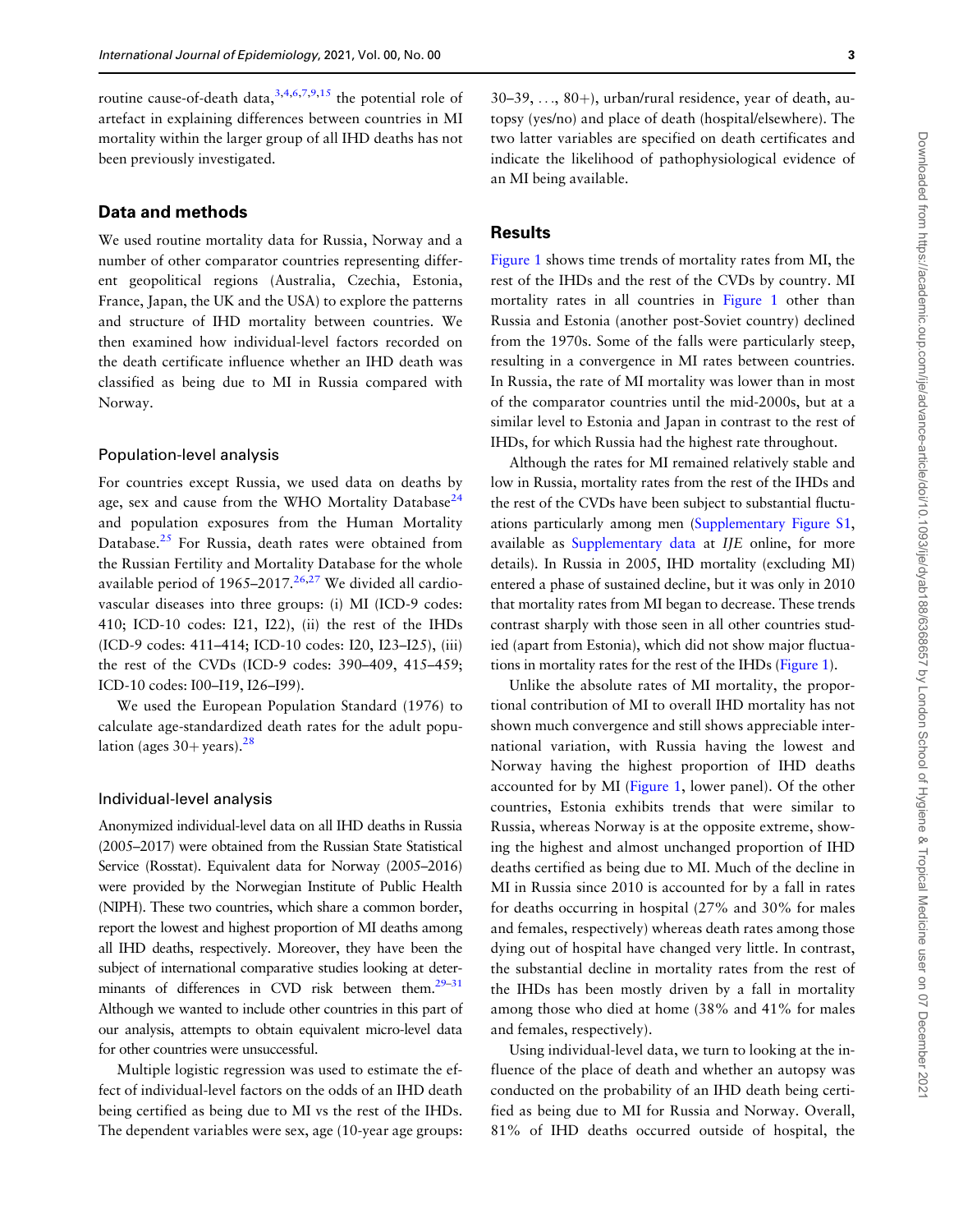<span id="page-3-0"></span>

Figure 1 Age-standardized death rates (per 100 000) for (A) myocardial infarction (MI), (B) the rest of the ischaemic heart diseases (IHDs) and (C) the share of MI in IHD (in %) by sex and countries, since the introduction of ICD-9

Source: Russian Fertility and Mortality Database for Russia; World Health Organization (WHO) Mortality Database for reference countries.

equivalent figure for Norway being 89%. Table 1 shows the number and proportion of overall IHD deaths accounted for by MI according to age, place of death and autopsy status in the two countries. In Russia, the highest proportion of IHD deaths assigned to MI are among those dying in hospital and who had an autopsy (44%) whereas those who died outside of hospital and did not have an autopsy had the lowest proportion assigned to MI (2%). Norway showed an even higher proportion of IHD deaths assigned to MI among those who died in hospital and had an autopsy (60%). However, in Norway, there was also a high proportion of MI deaths among those dying out of hospital without an autopsy (59%). The contrast between the two countries for deaths outside of hospital without an autopsy is particularly dramatic among those aged 80+ years. At this older age, MI constituted  $<$ 1% of IHD in Russia and 56% of IHD in Norway (Table 1).

[Table 2](#page-4-0) shows the odds ratios (ORs) for having MI specified as the underlying cause among all IHD deaths according to the place of death (hospital/elsewhere) and whether an autopsy of any type was conducted (yes/no). In Russia, the OR for having MI as an underlying cause among all IHD deaths was 46 for deaths in hospital that were autopsied relative to those occurring outside of hospital without an autopsy. There was a progressive decline in OR across the other categories. However, in Norway, the place of death and having an autopsy showed far weaker associations with whether an IHD death was assigned to MI or not. More detailed results from this analysis are presented in [Supplementary Table S1](https://academic.oup.com/ije/article-lookup/doi/10.1093/ije/dyab188#supplementary-data) (available as [Supplementary data](https://academic.oup.com/ije/article-lookup/doi/10.1093/ije/dyab188#supplementary-data) at IJE online).

One feature of IHD deaths in Russia compared with many other countries is that a much greater proportion of them are assigned to I25.0 and I25.1. In order to try and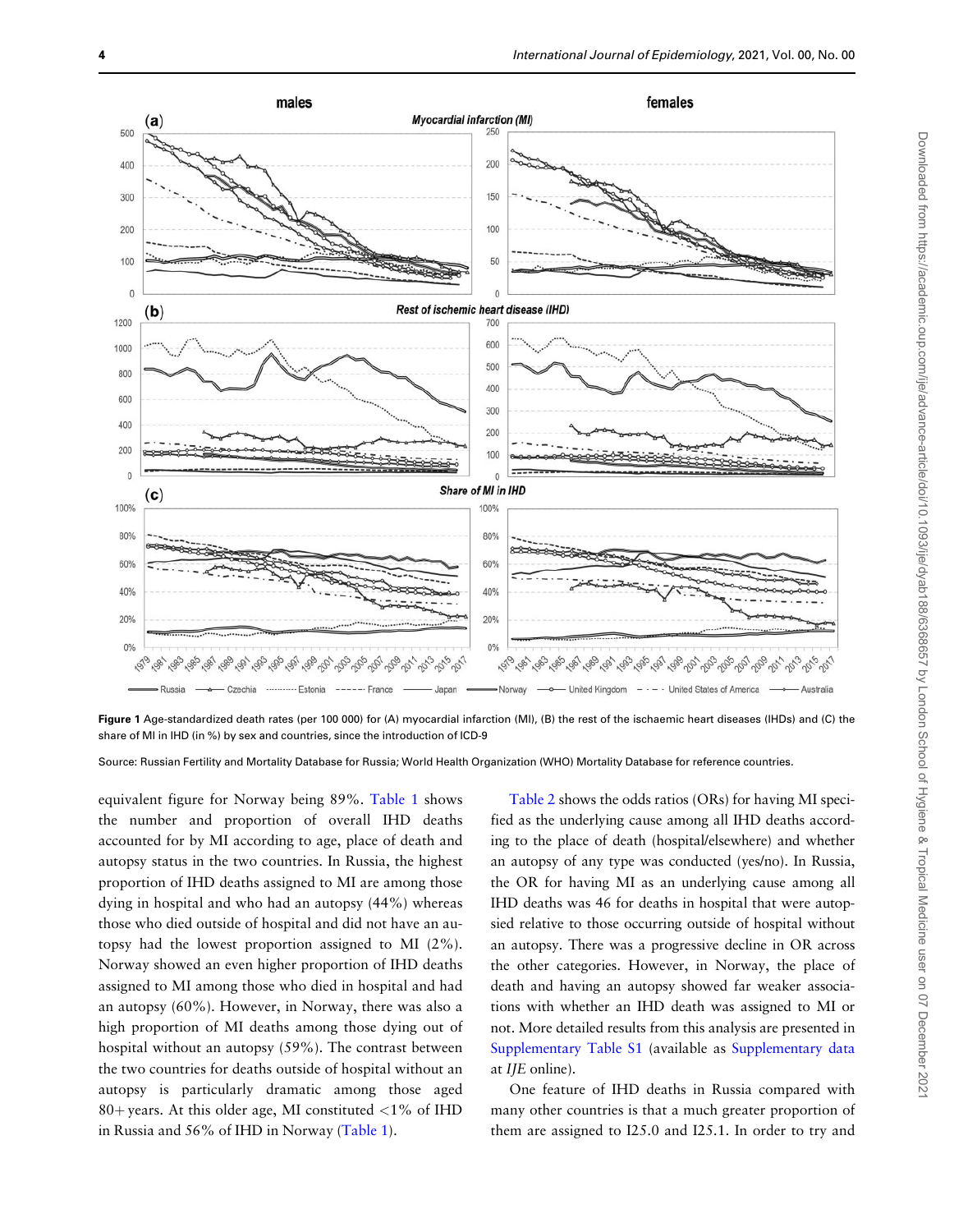<span id="page-4-0"></span>Table 1 Distribution of myocardial infarction (MI) and the rest of the ischaemic heart disease (IHD) deaths by age, place of death and autopsy in Russia (2005–2017) and Norway (2005–2016)

| Ages<br>(years) | Deaths in hospital |                       |                |                 |                       |                | Deaths out of hospital |                       |                |                 |                       | Total deaths   |          |                       |                |
|-----------------|--------------------|-----------------------|----------------|-----------------|-----------------------|----------------|------------------------|-----------------------|----------------|-----------------|-----------------------|----------------|----------|-----------------------|----------------|
|                 | with autopsy       |                       |                | without autopsy |                       |                | with autopsy           |                       |                | without autopsy |                       |                |          |                       |                |
|                 | МI                 | Rest of<br><b>IHD</b> | Share of<br>MI | МI              | Rest of<br><b>IHD</b> | Share of<br>МI | МI                     | Rest of<br><b>IHD</b> | Share of<br>МI | MI              | Rest of<br><b>IHD</b> | Share of<br>MI | МI       | Rest of<br><b>IHD</b> | Share of<br>МI |
|                 |                    |                       |                |                 |                       |                |                        | Russia <sup>a</sup>   |                |                 |                       |                |          |                       |                |
| $30 - 49$       | 17                 | 20                    | 46.4%          | 3               | 4                     | 43.4%          | 26                     | 226                   | 10.3%          | 3               | 27                    | $9.4\%$        | 49       | 277                   | 15.0%          |
| $50 - 59$       | 52                 | 55                    | 48.3%          | 12              | 19                    | 39.8%          | 56                     | 461                   | 10.8%          | 7               | 123                   | 5.5%           | 127      | 658                   | 16.2%          |
| $60 - 69$       | 90                 | 100                   | 47.3%          | 27              | 50                    | 34.9%          | 62                     | 502                   | 11.0%          | 11              | 400                   | 2.6%           | 189      | 1052                  | 15.3%          |
| $70 - 79$       | 133                | 161                   | 45.3%          | 53              | 115                   | 31.6%          | 62                     | 527                   | 10.5%          | 17              | 1158                  | 1.4%           | 265      | 1962                  | 11.9%          |
| $80+$           | 91                 | 154                   | 37.0%          | 39              | 116                   | 25.0%          | 46                     | 563                   | $7.6\%$        | 11              | 1412                  | $0.8\%$        | 187      | 2245                  | 7.7%           |
| All ages        | 383                | 490                   | 43.8%          | 134             | 304                   | 30.6%          | 252                    | 2279                  | $9.9\%$        | 49              | 3119                  | $1.6\%$        | 817      | 6192                  | 11.7%          |
|                 |                    |                       |                |                 |                       |                |                        | Norway                |                |                 |                       |                |          |                       |                |
| $30 - 49$       | 107                | 57                    | 65.2%          | 198             | 244                   | 44.8%          | 165                    | 27                    | 85.9%          | 259             | 48                    | 84.4%          | 729      | 376                   | 66.0%          |
| $50 - 59$       | 217                | 107                   | 67.0%          | 334             | 500                   | 40.0%          | 434                    | 116                   | 78.9%          | 793             | 241                   | 76.7%          | 1778     | 964                   | 64.8%          |
| $60 - 69$       | 390                | 230                   | 62.9%          | 424             | 729                   | 36.8%          | 1118                   | 426                   | 72.4%          | 1924            | 732                   | 72.4%          | 3856     | 2117                  | 64.6%          |
| $70 - 79$       | 584                | 394                   | 59.7%          | 235             | 410                   | 36.4%          | 2854                   | 1176                  | 70.8%          | 3462            | 1860                  | 65.1%          | 7135     | 3840                  | 65.0%          |
| $80+$           | 661                | 506                   | 56.6%          | 84              | 212                   | 28.4%          | 10 231                 | 3139                  | 76.5%          | 13 083          | 10 500                | 55.5%          | 24 05 9  | 14 3 5 7              | 62.6%          |
| All ages        | 1959               | 1294                  | 60.2%          | 1275            | 2095                  | 37.8%          | 14 802                 | 4884                  | 75.2%          | 19 5 21         | 13 3 8 1              | 59.3%          | 37 5 5 7 | 21 6 5 4              | 63.4%          |

Source: Estimated from micro-level mortality data provided by Rosstat and the Norwegian Institute of Public Health (NIPH) upon request. a The number of deaths in Russia are in thousands.

| Table 2 Adjusted <sup>a</sup> odds ratios (95% Cls) for having myocardial infarction (MI) specified as the underlying cause among all deaths |
|----------------------------------------------------------------------------------------------------------------------------------------------|
| from ischaemic heart disease (IHD) in Russia and Norwav                                                                                      |

|                                    | Russia (2005–2017)  | Norway (2005–2016) |                  |                        |                  |             |  |
|------------------------------------|---------------------|--------------------|------------------|------------------------|------------------|-------------|--|
|                                    | Odds ratio (95% CI) |                    | Number of deaths | Odds ratio (95%<br>CI) | Number of deaths |             |  |
|                                    |                     | MI                 | Rest of IHD      |                        | ΜΙ               | Rest of IHD |  |
| Deaths in hospital, autopsy        | 46.49 (46.02–46.96) | 382768             | 490 767          | $0.90(0.84 - 0.97)$    | 1959             | 1294        |  |
| Deaths in hospital, no autopsy     | 28.84 (26.54-27.14) | 133969             | 303 803          | $2.08(2.00-2.17)$      | 14 802           | 4884        |  |
| Deaths out of hospital, autopsy    | $6.11(6.05 - 6.17)$ | 251619             | 2 2 8 1 8 8 6    | $0.30(0.27-0.32)$      | 1275             | 2095        |  |
| Deaths out of hospital, no autopsy | $1.00$ [ref]        | 49 173             | 3 119 228        | $1.00$ [ref]           | 19 5 21          | 13 3 8 1    |  |

Source: Estimated from anonymized individual-level data provided by Rosstat and the Norwegian Institute of Public Health (NIPH) upon request.

<sup>a</sup>Adjusted for sex, age, year and place of residence. CI, confidence interval.

make the category of non-IHD deaths more comparable with those in Norway, we repeated the analyses presented in Table 2 having excluded I25.0 and I25.1. As shown in [Supplementary Table S2](https://academic.oup.com/ije/article-lookup/doi/10.1093/ije/dyab188#supplementary-data) (available as [Supplementary data](https://academic.oup.com/ije/article-lookup/doi/10.1093/ije/dyab188#supplementary-data) at IJE online), although the Russian ORs were slightly attenuated, very strong associations with place of death and autopsy remained.

In the final part of our analyses, we considered how far changes in where deaths occurred in Russia and Norway might explain patterns of MI mortality. In Russia since 2000, there has been a steep decline in the percentage of deaths that occurred outside of hospital and did not have an autopsy. This is apparent for all three classes of CVD

[\(Figure 2](#page-5-0), upper panel). The decline is steepest for IHD in particular at ages  $70+$  years and in the most recent years. MI showed the lowest percentage of deaths occurring outside of hospital without an autopsy: 20% in 2000 falling to 2% in 2017. Put the other way around, the proportion of CVD deaths occurring in hospital or with an autopsy has increased substantially over time in Russia, especially at older ages. In the case of MI, the share of such deaths constituted 98% in 2017 with almost no variation by age and sex. In Norway, on the contrary, the share of deaths that occurred outside of hospital with no autopsy have been relatively stable over time and across CVD categories [\(Figure 2](#page-5-0), lower panel). On average, 51%, 54% and 59%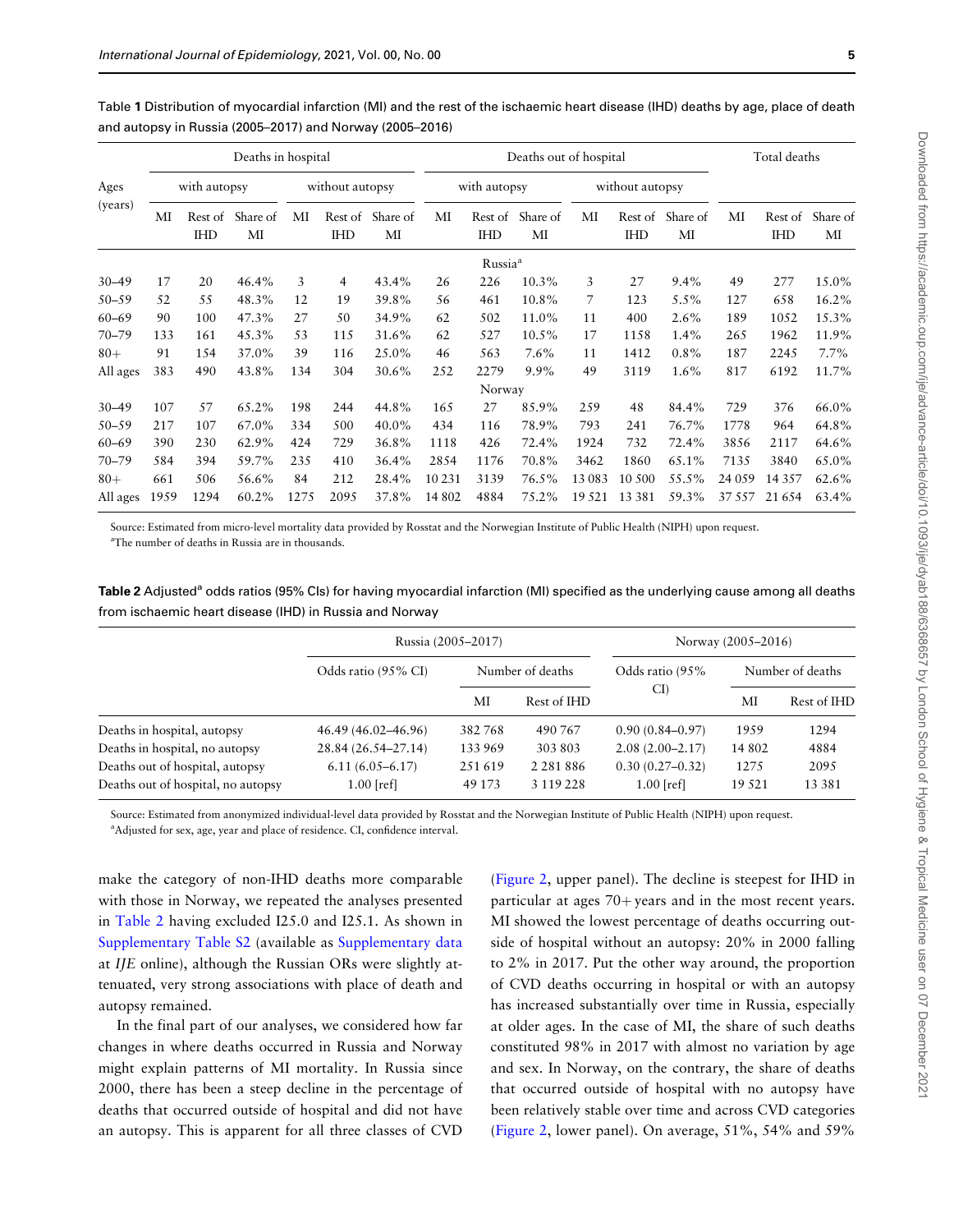<span id="page-5-0"></span>

Figure 2 Age-specific percentages of myocardial infarction (MI), ischaemic heart disease (IHD) and cardiovascular disease (CVD) deaths that occurred outside of hospital without an autopsy, by year of death, Russia(2000–2017) and Norway (2005–2016)

Source: Calculated from micro-level mortality data provided by Rosstat and the Norwegian Institute of Public Health (NIPH) upon request.

of MI, IHD and CVD deaths, respectively, occurred in outof-hospital settings without subsequent post-mortem examination in Norway in 2005–2016.

## **Discussion**

Compared with Norway, and most other countries that we have examined, MI mortality rates in Russia have been low and stable. In contrast, IHD mortality rates in Russia have been the highest. In Russia (2005–2017), only 12% of IHD deaths had MI assigned as the underlying cause. This was the lowest proportion of all countries, with Norway having the highest at 63% (2005–2016). Most importantly, we have found that in Russia, the place of death and whether an autopsy was conducted were strongly related to the share of IHD deaths accounted for by MI, whereas in Norway, these factors had a far weaker influence. IHD deaths occurring outside of hospital without autopsy were far less likely to be assigned to MI in Russia (2%) than in Norway (59%). We suggest that these large contrasts between Russia and Norway may be best explained by differences in how certifying doctors apply the international criteria to certify a presumptive death from IHD as being due to MI.

Up until the 2000s, the definition of MI was based on the so-called epidemiological approach (primarily electrocardiography-based). $^{21}$  MI would be diagnosed if the following clinical features and their combinations were present: corresponding ECG changes, typical symptoms of acute ischaemia and elevated enzymes. Added to this, a diagnosis of a fatal case in the absence of these clinical characteristics observed in life required the naked-eye appearance of a fresh infarction and/or recent coronary occlusion found at autopsy.<sup>16</sup> The most recent guidelines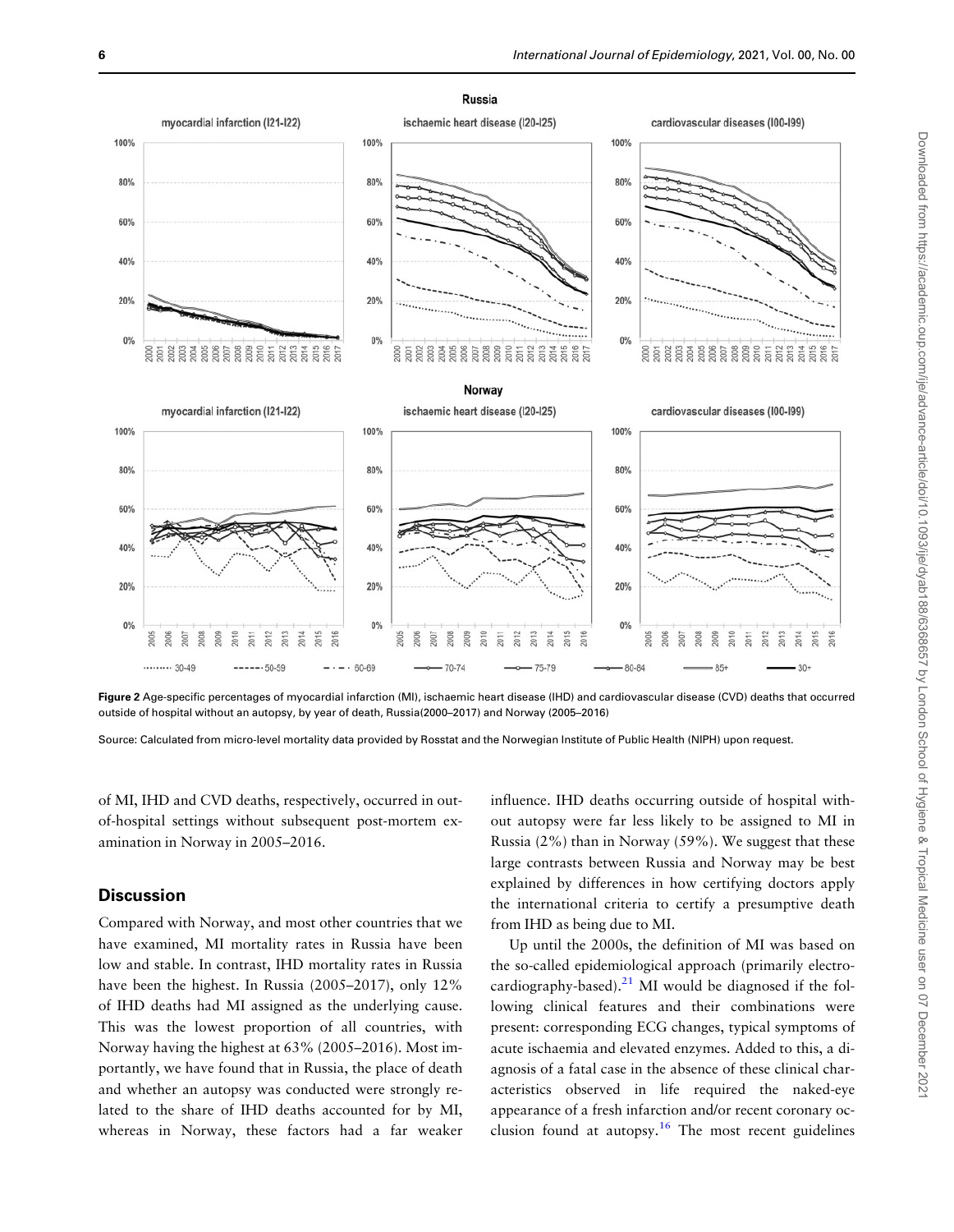<span id="page-6-0"></span>specify that the fundamental criteria for establishing a death from MI is the detection of abnormal cardiac biomarkers (e.g. troponin) in the setting of evidence of acute myocardial ischaemia (suggestive symptoms or new ischaemic ECG changes) and/or post-mortem evidence of a fresh thrombus occluding a coronary artery with recent myocardial damage. $21$  Previous work has shown that changes in these sorts of criteria can have a substantial ef-fect on the rates of incident and prevalent MI.<sup>[32](#page-8-0)</sup>

We suggest that, in Russia, doctors may be particularly reluctant to certify a death as being due to acute MI without there being the sort of specific pathophysiological evidence discussed in the previous paragraph. Such evidence will not usually be available for sudden deaths occurring outside of hospital, particularly those that are not subject to autopsy. In contrast, it appears that doctors in Norway may be more willing to certify deaths as due to MI based only on reported symptoms and prior clinical history. What is notable is that Estonia, which was part of the Soviet Union until the early 1990s, also has a particularly low proportion of IHD deaths classified as due to MI even in recent years. This may suggest that any distinctive certification practices established in the Soviet period have persisted.

The impact of the correct but conservative approach to certifying MI deaths in Russia will inevitably lead to an underestimate of the true rate of MI mortality overall, as only 20% of IHD deaths in Russia occur in hospital; the vast majority happen at home. In contrast, in Norway, those dying at home are only a little less likely to have MI assigned as the underlying cause of death compared with those dying in hospital. This could reflect the fact that Norwegian certifiers are willing to certify a death as such even in the absence of direct evidence such as ECG and serum troponin levels and/or the presence of a thrombus or recent myocardial injury at an autopsy. Notably, Norway has one of the highest proportions of IHD deaths certified as being due to MI of any of the comparator countries that we have looked at.

One of the unusual features of IHD mortality in Russia is that it has shown very sharp fluctuations in mortality since the mid-1980s. This has been attributed to simultaneous fluctuations in harmful alcohol consumption.<sup>33</sup> However, as noted originally by Zaridze et al.,  $^{23}$  $^{23}$  $^{23}$  mortality rates from MI in Russia have shown almost no association with harmful alcohol consumption. Our conclusion that the true-positive rate of MI deaths in Russia is likely to be high is consistent with the notion that although classic atherosclerotic-related MI may not be related to alcohol, there is an important fraction of deaths attributed to non-MI IHD that are associated with alcohol. As we have already noted, compared with other countries, Russia uses

ICD codes I25.0 and I25.1 frequently as an underlying cause of death, despite the view that they may be garbage causes that should not be used on death certificates. $34$ However, our conclusions in this paper concerning the very strong association of the place of death and autopsy with an IHD death being assigned to MI was found even when deaths from I25.0 and I25.1 were excluded from our analysis of individual-level data ([Supplementary Table S2,](https://academic.oup.com/ije/article-lookup/doi/10.1093/ije/dyab188#supplementary-data) available as [Supplementary data](https://academic.oup.com/ije/article-lookup/doi/10.1093/ije/dyab188#supplementary-data) at IJE online). This suggests that our results are not driven by the inflation of non-IHD deaths with the opaque category of deaths coded to I25.0 and I25.1.

In summary, our analysis suggests that Russia is an example of a country where those who certify cause of death are conservative in their approach, and may adhere to the formal criteria for MI more strongly than in many other countries. In contrast, Norway may have a more relaxed approach to applying these criteria, which would explain the very high proportion of deaths assigned to MI and the very weak effect of the place of death or having an autopsy on the likelihood of certifying an MI. In other words, Russia is likely to have a low percentage of false-positive cases but could have a higher percentage of false-negative cases (deaths out of hospital). Norway might have a high percentage of false-positive cases (deaths at home) but a lower percentage of false-negative cases.

Our analyses provide important insights into the international comparability of MI mortality rates. At the extremes examined (Russia vs Norway), it appears that differences in rates are likely to be strongly influenced by differences in the minimal indications required for certifying a death as being due to an MI. Further work should be done in Russia and Norway to further test our conclusions and to investigate this issue in other countries through parallel analyses of micro-level data taking account of the place of death and whether an autopsy was conducted. Analysis of MI mortality trends within individual countries should take account of any changes that there may have been in the proportion of people with a suspected MI who are hospitalized, as this may impact certification rates.

More broadly, our analyses lead us to question how far the considerable efforts of expert groups in developing formal criteria for determining whether a death could be determined as due to an MI have so far resulted in data that are meaningfully comparable across countries, consistently with previous work questioning the usefulness and validity of MI determined on the basis of death-certificate mentions alone. Given that, in all countries, only a proportion of deaths occur in hospital, the scope for being able to more accurately identify all deaths as being due to an MI appears to be limited.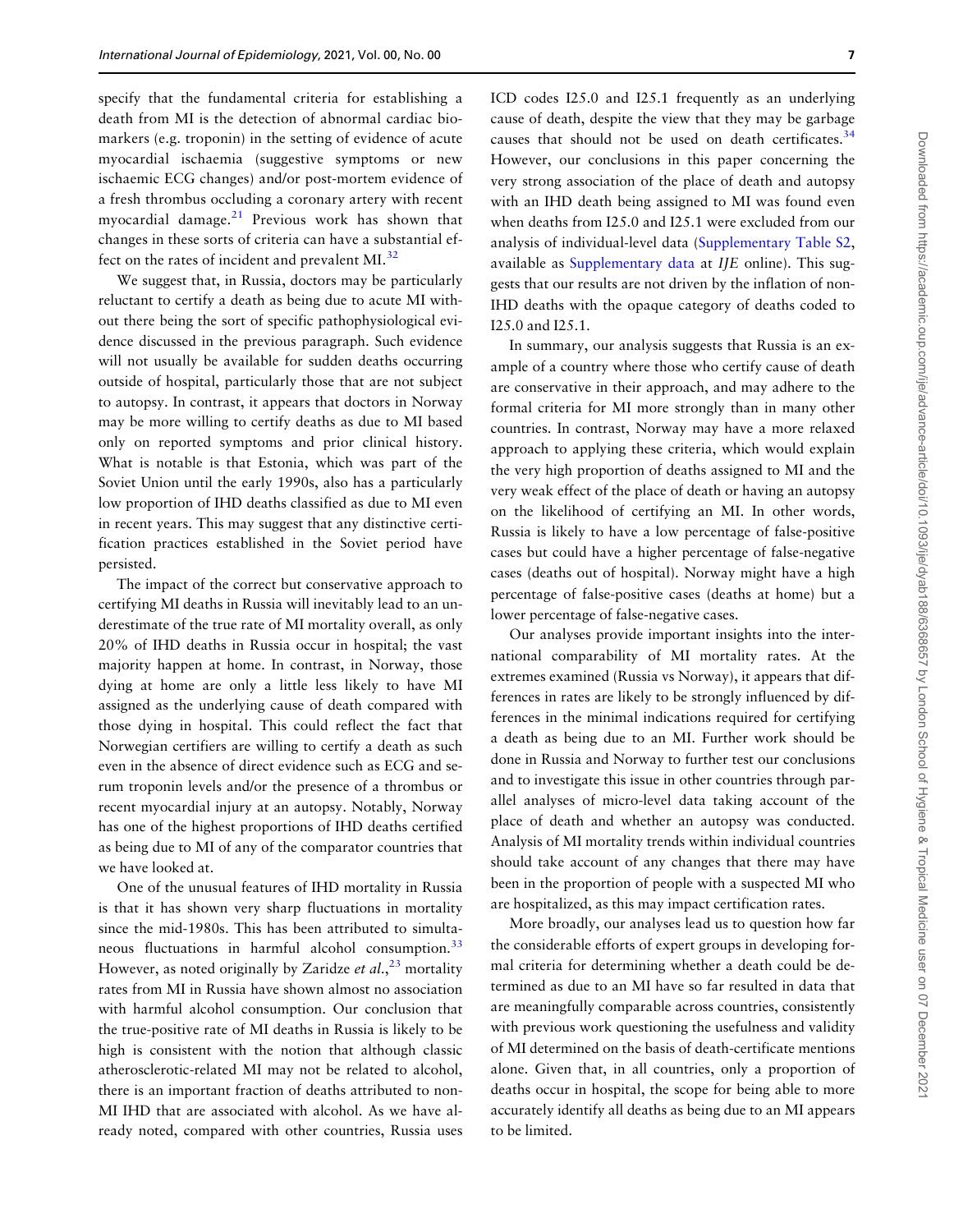## <span id="page-7-0"></span>Supplementary data

[Supplementary data](https://academic.oup.com/ije/article-lookup/doi/10.1093/ije/dyab188#supplementary-data) are available at IJE online.

## Ethics approval

Ethics approval is not needed as the study uses either publicly available macro-level (aggregated) mortality data or anonymized death records routinely collected by national statistical offices.

# Funding

The paper was in part prepared within the framework of the HSE University Basic Research Program. This work was also partly funded through the International Project on Cardiovascular Disease in Russia (IPCDR) supported by a Wellcome Trust Strategic Award [100217/Z/12], Norwegian Ministry of Health, Norwegian Institute of Public Health, UiT The Arctic University of Norway.

# Data availability

The aggregated mortality data were derived from sources in the public domain: WHO Mortality Database [\(https://](https://www.who.int/data/data-collection-tools/who-mortality-database) [www.who.int/data/data-collection-tools/who-mortality](https://www.who.int/data/data-collection-tools/who-mortality-database)[database\)](https://www.who.int/data/data-collection-tools/who-mortality-database), the Human Mortality Database [\(https://www.](https://www.mortality.org) [mortality.org](https://www.mortality.org)) and the Russian Fertility and Mortality Database ([http://demogr.nes.ru/en/demogr\\_indicat](http://demogr.nes.ru/en/demogr_indicat)). The individual-level data (anonymized death records) were provided by Rosstat for Russia and by the Norwegian Institute of Public Health (NIPH) on request.

## Acknowledgements

We thank Svetlana Nikitina from the Russian State Statistical Service (Rosstat) for providing the microdata on deaths in Russia. We would also like to thank Pablo Perel and France Meslé for helpful comments on a draft of this paper.

# Author contributions

S.T., V.M.S. and D.A.L. conceived of the idea for the study. S.T. conducted the analysis and drafted the manuscript. All authors contributed to the study design, interpretation of results and critically revised the manuscript. All authors approved the final version of the paper.

# Conflict of interest

None declared.

# **References**

1. Mathers CD, Fat DM, Inoue M, Rao C, Lopez AD. Counting the dead and what they died from: an assessment of the global status of cause of death data. Bull World Health Organ 2005;83: 171–77.

- [2.](#page-1-0) Danilova IA, Rau R, Barbieri M et al. Subnational consistency of cause-of-death mortality data: the cases of Russia, Germany, the United States, and France. Population 2020, forthcoming..
- [3.](#page-2-0) Lahti RA, Penttilä A. The validity of death certificates: routine validation of death certification and its effects on mortality statistics. Forensic Sci Int 2001;115:15–32.
- [4.](#page-2-0) Modelmog D, Rahlenbeck S, Trichopoulos D. Accuracy of death certificates: a population-based, complete-coverage, one-year autopsy study in East Germany. Cancer Causes Control 1992;3:541–46.
- 5. Pagidipati NJ, Gaziano TA. Estimating deaths from cardiovascular disease: a review of global methodologies of mortality measurement. Circulation 2013;127:749–56.
- [6.](#page-2-0) Harriss LR, Ajani AE, Hunt D et al. Accuracy of national mortality codes in identifying adjudicated cardiovascular deaths. Aust N Z J Public Health 2011;35:466–76.
- [7.](#page-2-0) Lloyd-Jones DM, Martin DO, Larson MG, Levy D. Accuracy of death certificates for coding coronary heart disease as the cause of death. Ann Intern Med 1998;129:1020–26.
- 8. Murray CJ, Kulkarni SC, Ezzati M. Understanding the coronary heart disease versus total cardiovascular mortality paradox: a method to enhance the comparability of cardiovascular death statistics in the United States. Circulation 2006;113:2071–81.
- [9.](#page-1-0) Lozano RM, Lopez A, Satoh T. Miscoding and misclassification of ischaemic heart disease mortality. Global Programme on Evidence for Health Policy. Working Paper No. 12. World Health Organization. 2001.<https://www.who.int/healthinfo/paper12.pdf> [\(2 September 2021, date last accessed\).](https://www.who.int/healthinfo/paper12.pdf)
- [10.](#page-1-0) Shkolnikov VM, Andreev EM, McKee M, Leon DA. Components and possible determinants of decrease in Russian mortality in 2004-2010. DemRes 2013;28:917–50.
- [11.](#page-1-0) Grigoriev P, Meslé F, Shkolnikov VM et al. The recent mortality decline in Russia: beginning of the cardiovascular revolution? Popul Dev Rev 2014;40:107–23.
- [12.](#page-1-0) WHO Regional Office for Europe. Ischaemic heart disease, number of deaths, by sex. [https://gateway.euro.who.int/en/indica](https://gateway.euro.who.int/en/indicators/hfamdb_427-deaths-ischaemic-heart-disease/) [tors/hfamdb\\_427-deaths-ischaemic-heart-disease/](https://gateway.euro.who.int/en/indicators/hfamdb_427-deaths-ischaemic-heart-disease/)
- [13.](#page-1-0) Gabet A, Chatignoux E, Ducimetiere P, Danchin N, Olie V. Differential trends in myocardial infarction mortality over 1975- 2010 in France according to gender: an age-period-cohort analysis. Int J Cardiol 2016;223:660–64.
- [14.](#page-1-0) Asaria P, Elliott P, Douglass M et al. Acute myocardial infarction hospital admissions and deaths in England: a national followback and follow-forward record-linkage study. Lancet Public Health 2017;2:e191–201.
- [15.](#page-1-0) McCormick N, Lacaille D, Bhole V, Avina-Zubieta JA. Validity of myocardial infarction diagnoses in administrative databases: a systematic review. PLoS One 2014;9:e92286.
- [16.](#page-5-0) Tunstall-Pedoe H, Kuulasmaa K, Amouyel P, Arveiler D, Rajakangas AM, Pajak A. Myocardial infarction and coronary deaths in the World Health Organization MONICA Project: registration procedures, event rates, and case-fatality rates in 38 populations from 21 countries in four continents. Circulation 1994;90:583–612.
- 17. Myocardial infarction redefined: a consensus document of the Joint European Society of Cardiology/American College of Cardiology Committee for the redefinition of myocardial infarction. Eur Heart J 2000;21:1502–13.